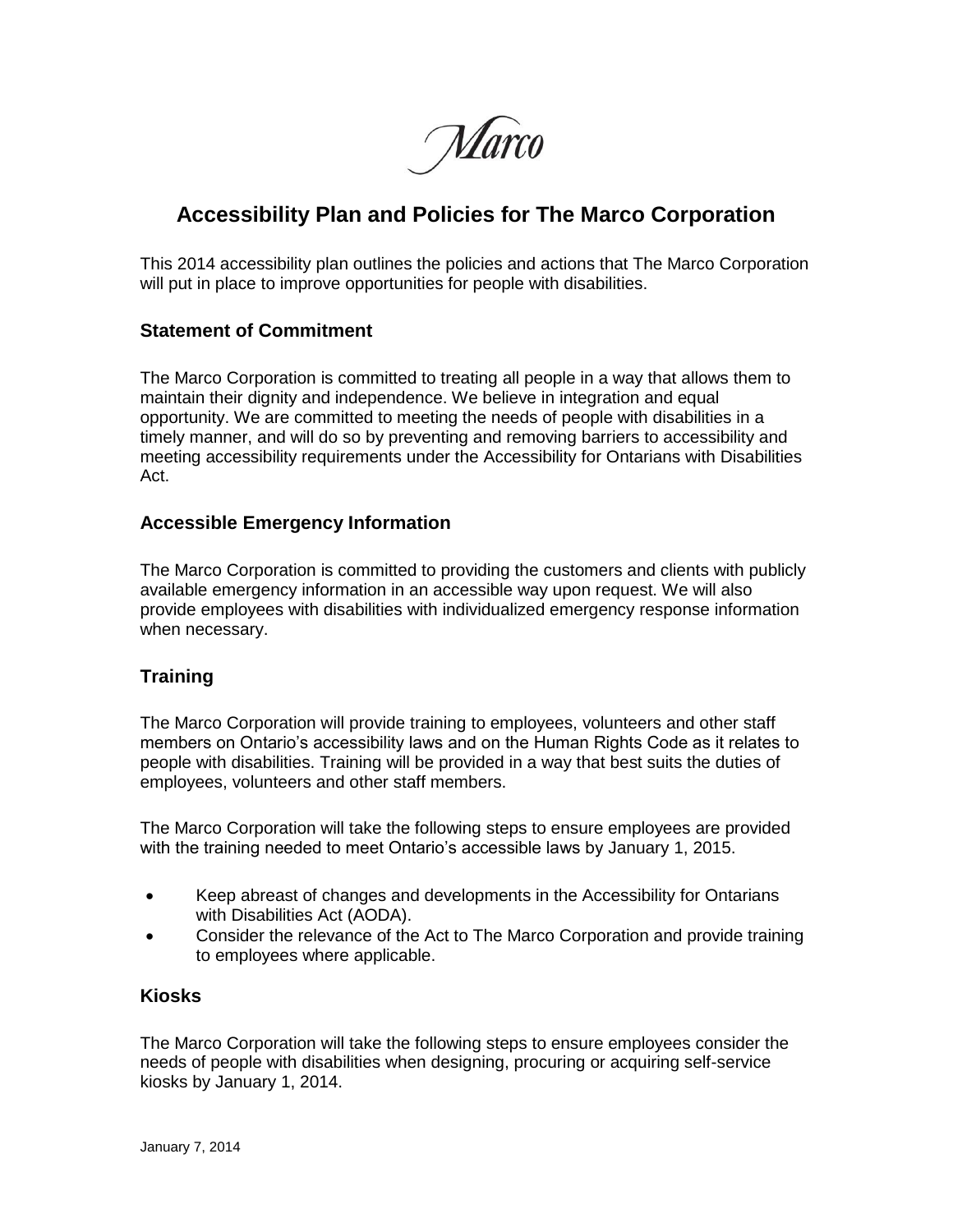The company does not currently use self-service kiosks, but will consider the AODA act and the needs of people with disabilities for any future use of selfservice kiosks.

## **Information and Communications**

The Marco Corporation is committed to meeting the communication needs of people with disabilities. We will consult with people with disabilities to determine their information and communication needs.

The Marco Corporation will take the following steps to make all new websites and content on those sites conform with WCAG 2.0, Level A by January 1, 2014.

 The Marco Corporation IT department is aware of the communication needs of people with disabilities and is working towards compliance with WCAG 2.0, Level A as soon as possible.

The Marco Corporation will take the following steps to ensure existing feedback processes are accessible to people with disabilities upon request by January 1, 2015.

- Train employees who interact with clients and the public on various ways to make the feedback process accessible to people with a variety of different disabilities.
- In the Accessibility section of the website, include a note that feedback will be accepted in accessible formats upon request.

The Marco Corporation will take the following steps to make sure all publicly available information is made accessible upon request by January 1, 2016.

- Train employees who interact with clients and the public on various ways to make publicly available information accessible to people with a variety of different disabilities.
- In the Accessibility section of the website, include a note that information will be provided in accessible formats upon request.

The Marco Corporation will take the following steps to make all websites and content conform with WCAG 2.0, Level AA by January 1, 2021.

• The Marco Corporation IT department will research and become familiar with WCAG 2.0, Level AA and prepare to comply with the standard by January 1, 2021.

# **Employment**

The Marco Corporation is committed to fair and accessible employment practices.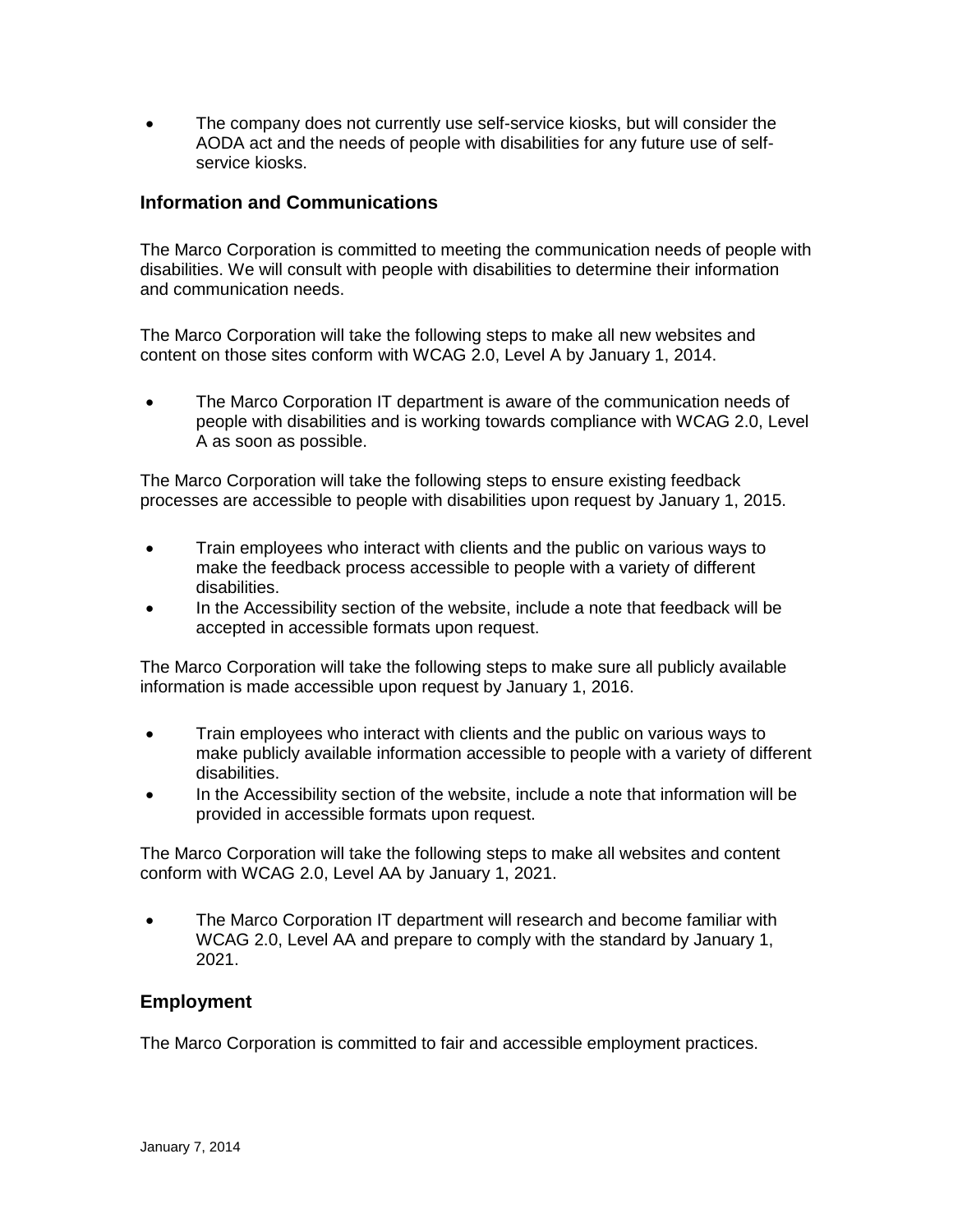We will take the following steps to notify the public and staff that, when requested, The Marco Corporation will accommodate people with disabilities during the recruitment and assessment processes and when people are hired.

- State on all job advertisements that accommodations will be made for people with disabilities.
- Upon request, make accommodations whenever reasonably possible for people with disabilities during the recruitment process and when hired.
- The Marco Corporation reserves the right to give first consideration to the health and safety of all current and prospective employees when handling requests for accommodations for people with disabilities.

The Marco Corporation will take the following steps to develop and put in place a process for developing individual accommodation plans and return-to-work policies for employees that have been absent due to a disability.

• Follow the return-to-work procedure as described in Section 27 of the Heath and Safety Policy Manual, 'Early and Safe Return to Work'.

We will take the following steps to ensure the accessibility needs of employees with disabilities are taken into account if the company is using performance management, career development and redeployment processes.

 The company will consider the needs of employees with disabilities and make accommodations whenever reasonably possible when using performance management, career development and internal redeployment processes.

The Marco Corporation will take the following steps to prevent and remove other accessibility barriers identified.

• The company will use the feedback process to identify barriers and then work with the appropriate departments and employees to find solutions to overcome accessibility barriers.

# **Design of Public Spaces**

The Marco Corporation will meet the Accessibility Standards for the Design of Public Spaces when building or making major modifications to public spaces. Public spaces include:

- o Recreational trails/beach access routes *(not applicable)*
- o Outdoor public eating areas like rest stops or picnic areas *(not applicable)*
- o Outdoor play spaces, like playgrounds in provincial parks and local communities *(not applicable)*
- o Outdoor paths of travel, like sidewalks, ramps, stairs, curb ramps, rest areas and accessible pedestrian signals